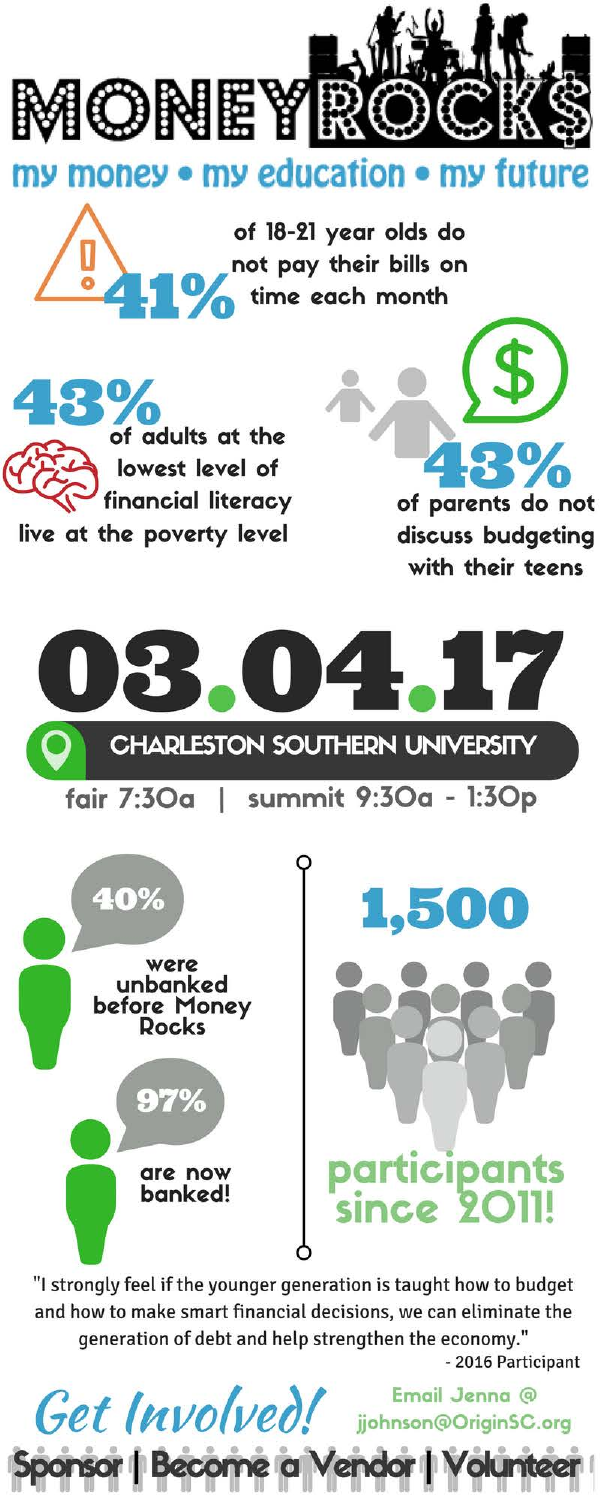

## **Sponsorship Levels**

| <b>Sponsor Benefits</b>                                                 | <b>Platinum</b><br>\$5,000        | Gold<br>\$3,000    | <b>Silver</b><br>\$1,500 | <b>Bronze</b><br>\$750 | <b>Friend</b><br>\$500 | <b>Workshop</b><br>\$250 | <b>Exhibit</b><br>\$25 |
|-------------------------------------------------------------------------|-----------------------------------|--------------------|--------------------------|------------------------|------------------------|--------------------------|------------------------|
| Media Interviews                                                        | As available                      |                    |                          |                        |                        |                          |                        |
| Highlighted in Press Releases                                           | <b>Boilerplate</b>                |                    |                          |                        |                        |                          |                        |
| Link and/or logo added to eblasts to<br>15,500+ subscribers             |                                   |                    |                          |                        |                        |                          |                        |
| Logo & name used in advertising                                         | TV, radio, & print<br>prominently | TV, radio, & print | Radio & print<br>only    |                        |                        |                          |                        |
| Option to place material in registration<br>bags                        | <b>Unlimited</b>                  |                    |                          |                        |                        |                          |                        |
| Recognized with plaque presentation                                     |                                   |                    |                          |                        |                        |                          |                        |
| Featured on Event Sponsor Board                                         | Color logo<br>prominently         | <b>Color logo</b>  | Logo                     | <b>Name only</b>       |                        |                          |                        |
| Featured in quarterly newsletter sent to<br>15,500+ subscribers         |                                   |                    |                          |                        |                        |                          |                        |
| Social media tags & mentions to more<br>than 2,100 followers            |                                   |                    |                          |                        |                        |                          |                        |
| Listed on Money Rocks website                                           | Link & logo<br>prominently        | Link & logo        | Link & logo              | <b>Name only</b>       | <b>Name only</b>       |                          |                        |
| Option to present to youth and/or<br>parents (discussed prior to event) |                                   |                    |                          |                        |                        |                          |                        |
| Featured in printed program                                             | Logo included<br>prominently      | Logo included      | Logo included            | Name only              | Name only              | <b>Name only</b>         |                        |
| Exhibit space                                                           | First preference                  |                    |                          |                        |                        |                          |                        |
| Charitable deduction 501(c)3 nonprofit                                  |                                   |                    |                          |                        |                        |                          |                        |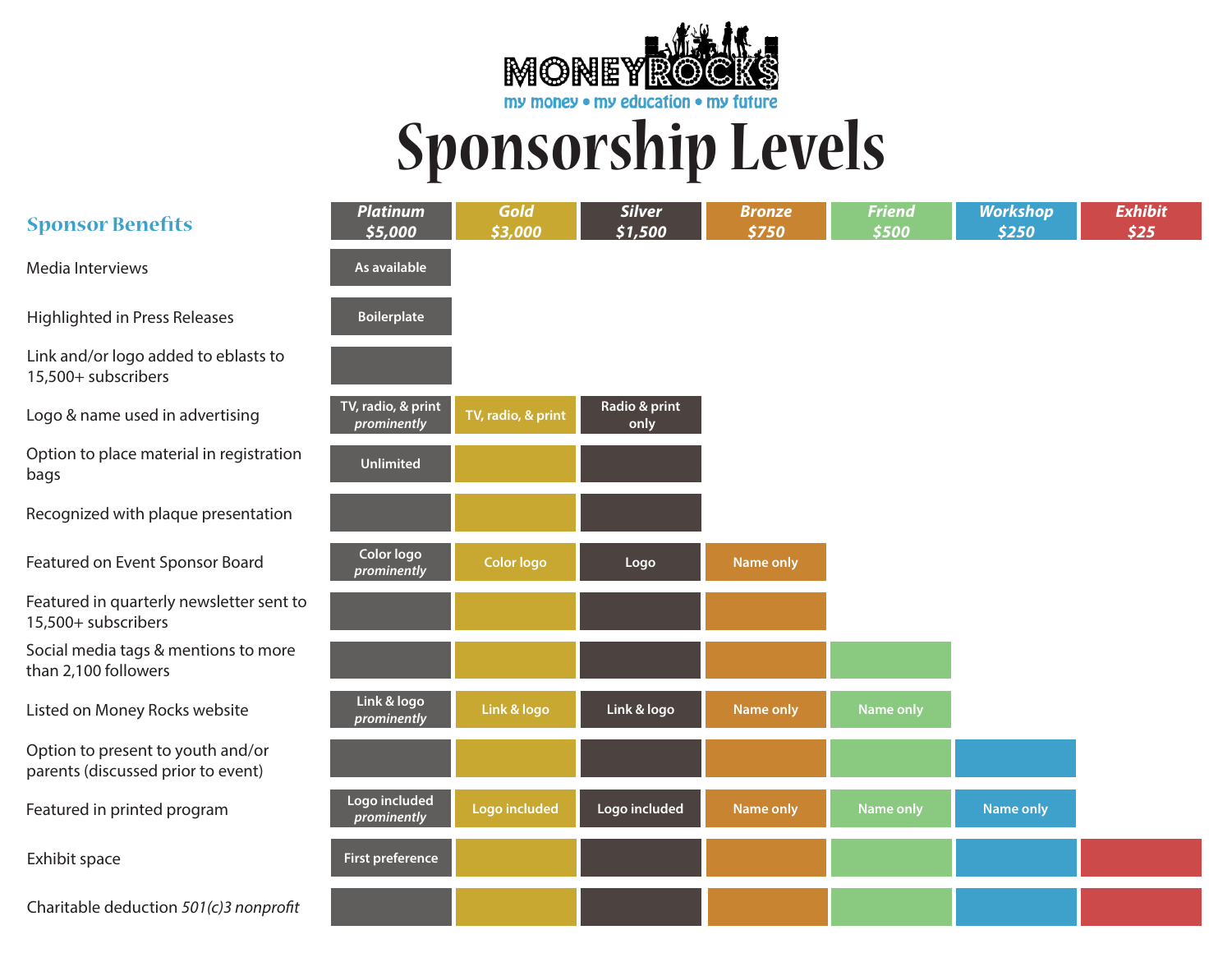

**To submit this form in lieu of online registration:**

> Attn: Jenna Johnson 843.735.7854 (direct) 843.735.7855 (fax) jjohnson@originSC.org

## **2017 MONEY ROCKS SPONSOR CONTRACT**

Name of Company/Institution (Print exactly as it should appear in all event-related materials)

| Physical Address (No P.O. Box)                                                       | State                                   | ZIP Code                        |                |
|--------------------------------------------------------------------------------------|-----------------------------------------|---------------------------------|----------------|
| Mailing Address (or<br>same as above)                                                | <b>State</b>                            | <b>ZIP Code</b>                 |                |
| <b>Contact Person</b><br><b>Title</b>                                                |                                         |                                 |                |
| Fax $#$<br>Phone $#$                                                                 |                                         | Email                           |                |
| <b>SPONSOR LEVEL</b>                                                                 |                                         | <b>VALUE OF SPONSORSHIP</b>     |                |
| <b>Presenting Sponsor</b>                                                            | Bronze Sponsor                          | Cash                            | \$             |
| <b>Platinum Sponsor</b><br><b>Gold Sponsor</b>                                       | <b>Friend Sponsor</b><br>Media Sponsor* | <b>Gift Value</b>               | $\mathfrak{L}$ |
| <b>Silver Sponsor</b><br>*Media will receive benefits equivalent to paid sponsorship | <b>Exhibit Sponsor</b>                  | Media<br>(at fair market value) | $\mathbb{S}$   |

**Yes**, we would like a **booth** at the Community Fair prior to the Money Rocks Summit.

Yes, we will provide an item for the registration bags [Silver, Gold, Platinum, Presenting only].

Please include our URL link on the www.moneyrocks.org sponsorship page [write below]:

Authorized Sponsor Contact Signature **Date** Date

**\_\_\_\_\_\_\_\_\_\_\_\_\_\_\_\_\_\_\_\_\_\_\_\_\_\_\_\_\_\_\_\_\_\_\_\_\_\_\_\_\_\_\_**